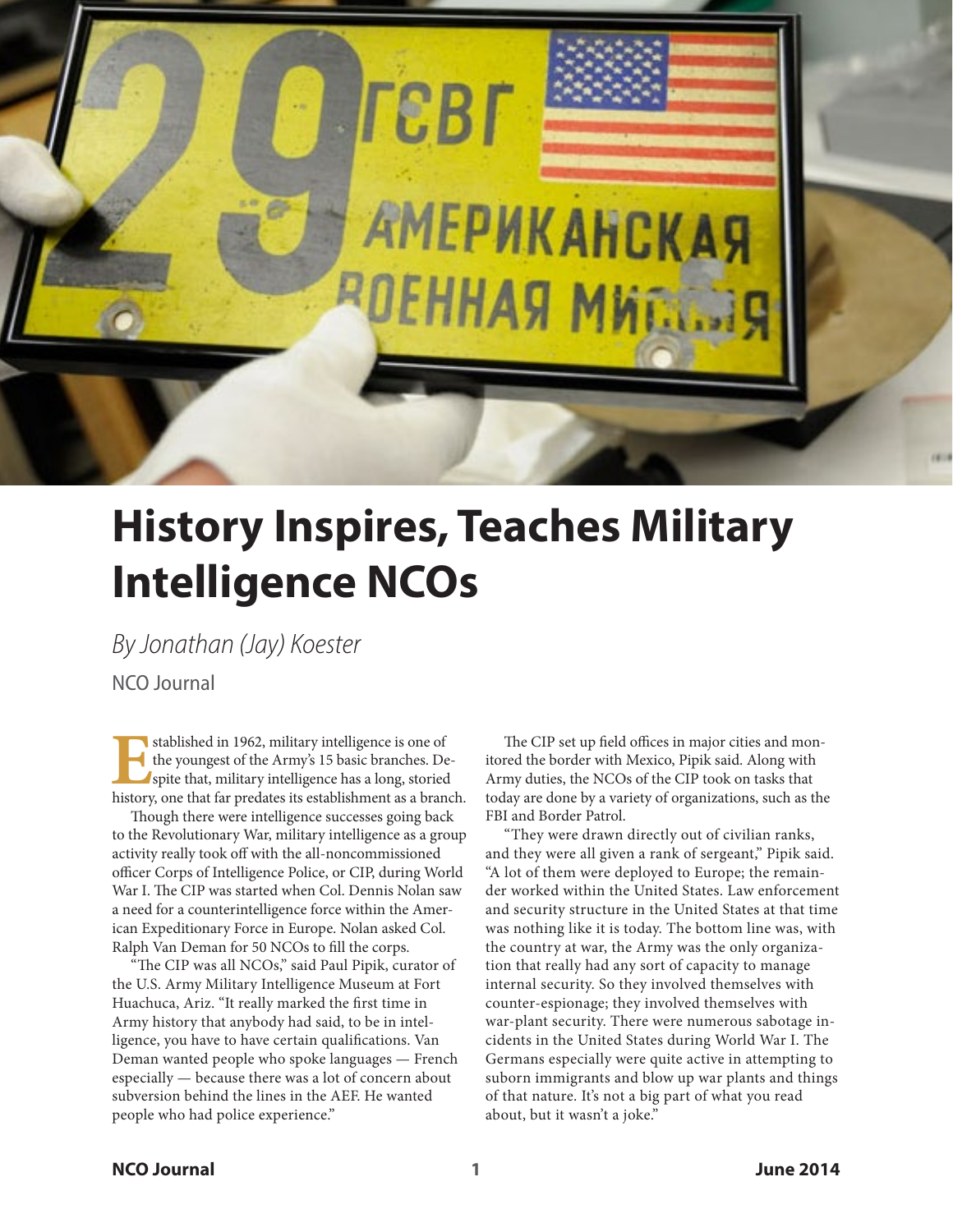

One of the displays on the Military Intelligence Soldier Heritage Walkway on Fort Huachuca, Ariz., celebrates the accomplishments of Sgt. Roy Matsumoto. Matsumoto used his knowledge of Japanese to listen in on Japanese conversations in Burma. He also several times sent confused Japanese troops rushing into an ambush. Matsumoto died this year at the age of 100. (Photo courtesy of Military Intelligence History website)

A total of 50 sergeants were chosen to ship out to Paris in October 1917. But the CIP mission immediately hit its first hurdle. Recruiting sergeants for the duty wasn't easy, and Van Deman ended up with "a questionable lot of ex-cons, French deserters, Communist agitators, mental defectives and confidence men mixed in with some Harvard grads," according to *The MI NCO: Winning Smart* by James Finley. The group was so motley, they "were immediately arrested upon their arrival in the war zone by U.S. Marines because of their suspicious character."

After that mess got sorted, these newly minted Army NCOs got to work. It wasn't an easy job, and because every person in the CIP was a sergeant, there was no hope for promotion. They were often unsupervised and expected to work under their own initiative, and the regulations and principles of the CIP spelled out a lonely existence.

"The work devolving upon Intelligence Police will leave no time to take part in social life," the CIP directed its NCOs. "Therefore private associates should not be cultivated. Your entire time will be occupied with your duties. Do not frequent military messes or canteens. Attend strictly to business."

That first rag-tag group of sergeants did a good enough job attending to business that Gen. John J. Pershing asked for an additional 700 CIP agents. "By the time of the Armistice, there were 418 CIP agents in the AEF, and less than 250 working in the continental U.S.," Finley wrote. "By 1920, the corps had only six men and a dog, all eligible for discharge."

### **Revolutionary War**

Though the all-NCO CIP was a large leap forward for noncommissioned officers in the military intelligence field, individual NCOs had important roles dating back to the Revolutionary War.

"World War I was really the first time that NCOs became heavily involved in intelligence," said Lori Tagg, the command historian at the U.S. Army Intelligence Center of Excellence at Fort Huachuca. "Prior to that, there were a few, even in the Revolutionary War. Sgt. Daniel Bissell in the Revolutionary War was a spy. He was one of the recipients of Gen. George Washington's Badge of Merit, which became the Purple Heart later." Only three Badges of Military Merit were awarded during the Revolutionary War, all to NCOs.

In 2012, as part of the celebration of the 50th anniversary of military intelligence becoming an Army branch, the USAICoE created the Military Intelligence Soldier Heritage Walkway.

# **NCO Journal 2 June 2014**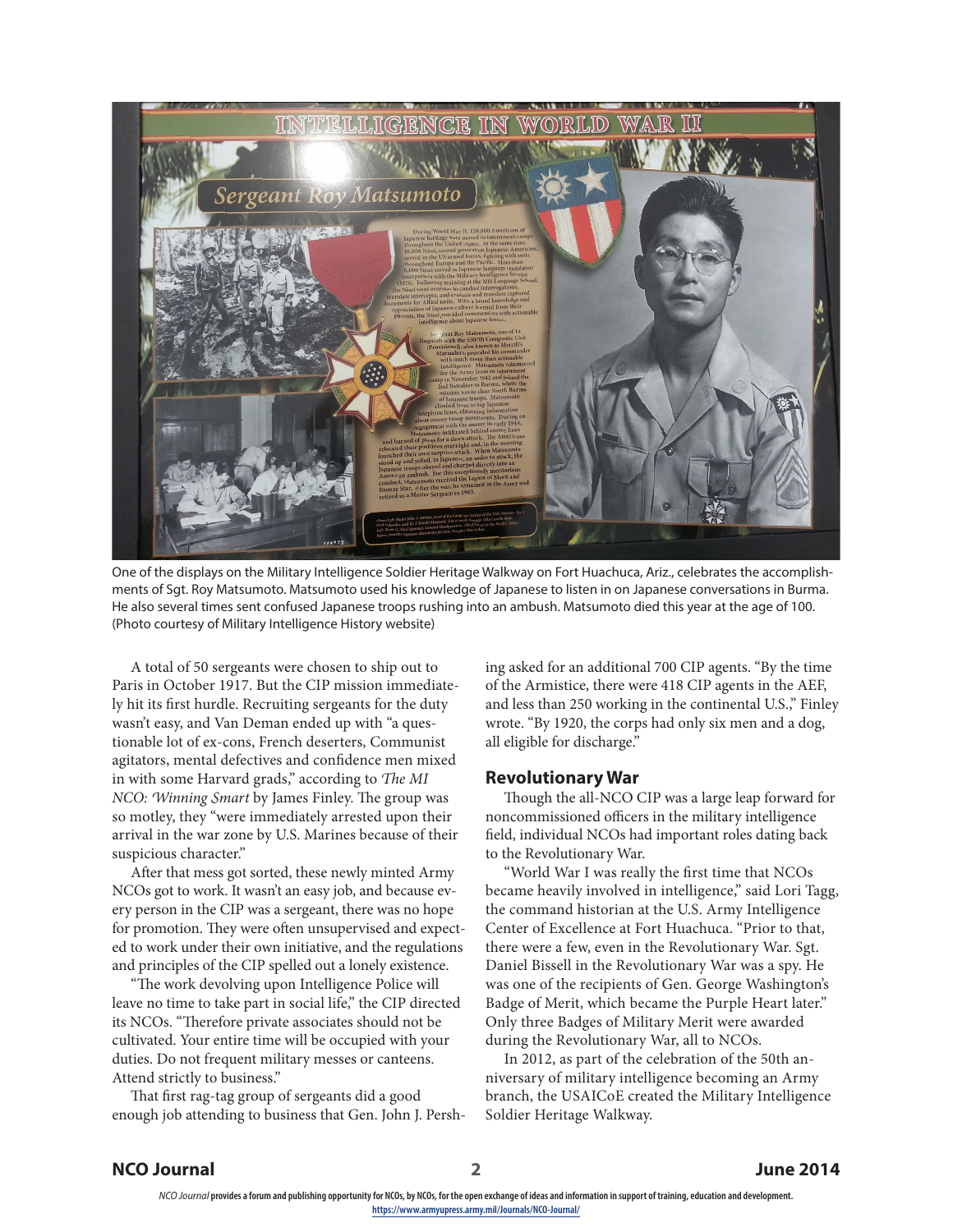"The Soldiers who most use this walkway are the Advanced Individual Training students," Tagg said. "So we wanted to line this walkway with stories of enlisted Soldiers and NCOs to help inspire them while they are here at Fort Huachuca."

One of those celebrated stories on the walkway is of Bissell. In 1781, Bissell was a 29-year-old sergeant in the 2nd Connecticut Regiment of the Continental Army when he posed "as a deserter and British sympathizer for a year to collect information about British operations and fortifications in New York," reads the plaque celebrating Bissell's MI efforts. "On June 10, 1783, Washington awarded him the Badge of Merit for conspicuous gallantry and sustained outstanding conduct related to his espionage operation. Washington's presentation of the badge to Sgt. Bissell represents the first formal recognition of the role military intelligence Soldiers have played in combat operations."

What the plaque leaves out is how little intelligence Bissell actually got during his year posing as a British sympathizer. Bissell was undoubtedly brave, but bad luck and sickness plagued his efforts from the beginning. Bissell was already sick with fever when he joined a British corps raised by Gen. Benedict Arnold. His sickness only worsened, and he laid in a British military hospital for 10 months. Fearing he may have incriminated himself while delirious with sickness, he eventually fled the hospital, making it back to Washington's camp in September 1782.

# **The Civil War**

There were several noncommissioned officers whose MI efforts stand out during the Civil War. One is Sgt. Thomas Harter, who was called on for a risky human intelligence, or HUMINT, mission. Though there had been some efforts at signals intercept and balloon reconnaissance, HUMINT was still the most-used MI tool during the Civil War.

In August 1862, Harter set out in civilian clothes to get intelligence on the position and fighting shape of Gen. Robert E. Lee's troops. Harter's mission was to get to Staunton, Va., and report back within three weeks. But almost as soon as he got started, he was arrested and put on a train to Richmond, Va. However, during a stop in Staunton, Harter talked his way into being put to work on the line supplying Lee's advance.

On the morning before a planned attack by Lee, Harter left the Confederate camp, swam across the Rapidan River, and was lucky enough to run into the right people at the Union divisional headquarters, Finley said.

"One of the usual deficiencies of scouting work was the agent's difficulties in returning to friendly lines through enemy pickets and cavalry patrols, finding the headquarters of the commander, usually to the rear, and unburdening himself of his information before the enemy could strike, [which would] render his intelligence worthless," Finley wrote. "But Harter found himself dripping wet before the commanders and staff of the Army of Virginia."

The Army of Virginia was a shortlived unit of the Union Army. Its principal opponent was Lee's Confederate Army of Northern Virginia. Harter's intelligence report led to a quick retreat that protected the Union Army from the impending Confederate attack.

"This episode inspired an Army staffer to propose to the secretary of war that these kinds of dangerous espionage missions should be rewarded," Finley wrote. "'Such extra hazardous service cannot be measured by a money valuation, but [Sgt. Harter] should be compensated liberally, as a government expression that such services are appreciated.' The sergeant would receive a \$500 award."

In February 1863, Maj. Gen. Joe Hooker ordered his provost marshal to "organize and perfect a system for collecting information as speedily as possible," according to Edwin Fishel's *The Secret War for the Union: The Untold Story of Military Intelligence in the Civil War*. Col. George Sharpe was put in charge and was determined to fill his bureau with only Soldiers or highly qualified civilians.

Sharpe gathered a group of NCO scouts. It was U.S. Army policy at the time that officers could direct espionage operations, but not engage in them. "Presumably, it was thought that spying was a business suited to the lower ranks on the social scale," Fishel wrote. "Fortunately for the Army, its 'lower ranks' were not wanting for men of wit and nerve."



Pipik shows "what is known in the trade as a surreptitious entry kit, or better known as burglar tools. These kits were actually part of the training that you got as a Counter Intelligence Corps agent. There are booties so you don't leave footprints, there are gloves, there's a million types of key sets and tumblers. This is a European set; there was a different set for Asia."

### **NCO Journal 3 June 2014**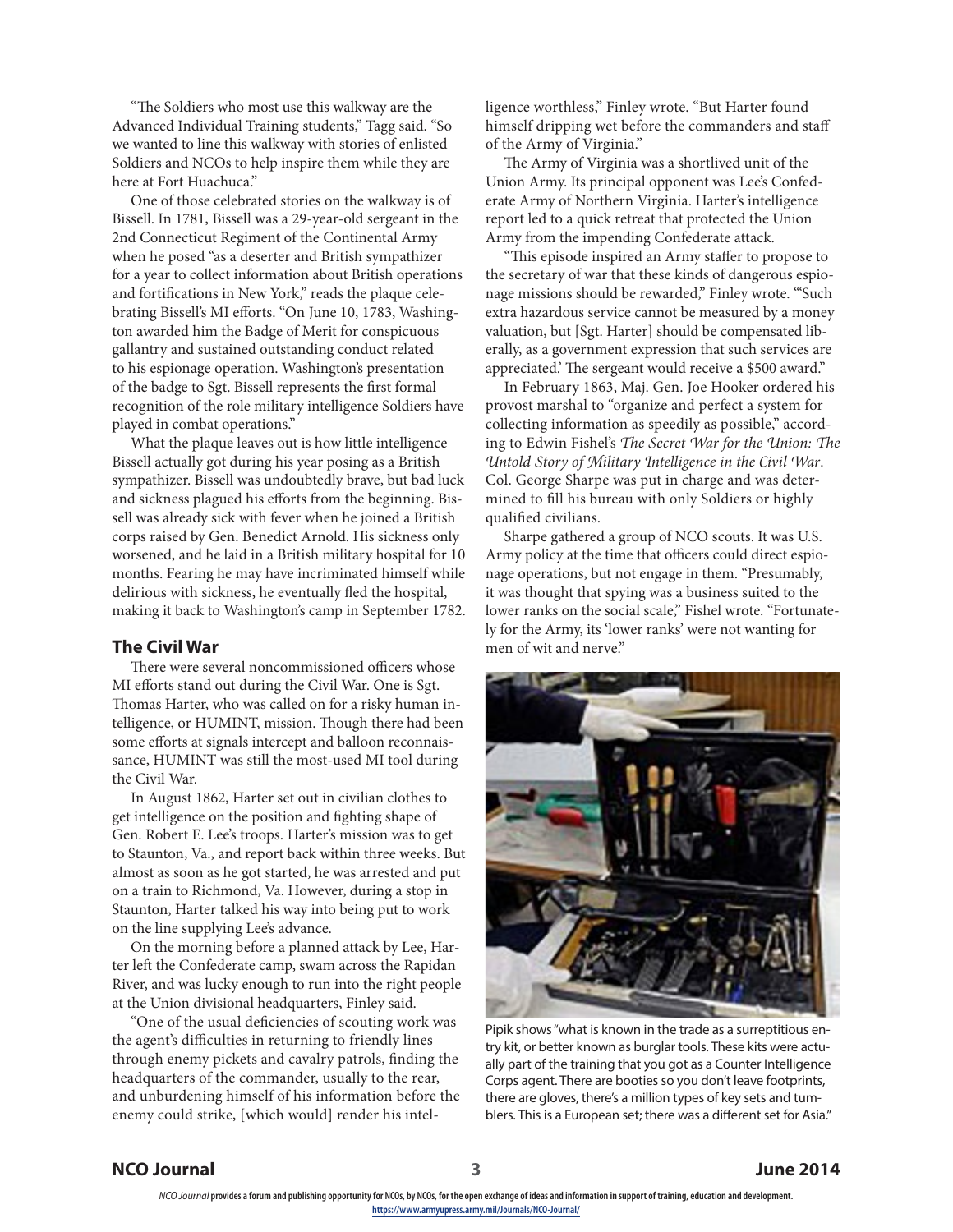One of Sharpe's MI NCOs was Sgt. Milton Cline, who was responsible for one of the group's most daring behind-the-lines intelligence gathering efforts. "Wearing a Confederate uniform, he would enter the enemy camps and get a first-hand feel for their strengths, dispositions and intentions," Finley wrote.

"By the time he returned to headquarters 10 days after setting out, the sergeant had traveled 250 miles, the last 10 on a stolen horse; shared a bottle of whiskey with his Confederate hosts; been shot at by either friendly or enemy forces; and accomplished the deepest and longest infiltration of the Confederation Army recorded during the war," Finley wrote.

# **Counter Intelligence Corps**

After proving the worth of military intelligence in the Revolutionary and Civil Wars, NCOs took full control of the Army's counterintelligence role during World War I with the all-noncommissioned officer Corps of Intelligence Police. But when World War I ended, the CIP was close to being completely disbanded. Nolan, who helped originate the force, didn't want the Army to lose the valuable intelligence skills its NCOs had picked up, Pipik said.

"When the war ended — just like every war, there's a big drawdown in the military forces — CIP just about went out of existence at that point," Pipik said. "But Nolan … managed to get Congress to fund the CIP in a very reduced state, which really ensured it survived. It was redesignated when the Second World War started as the Counter Intelligence Corps, or CIC.

"The continued existence of the CIP ensured that it had a management structure with people in command and some sort of organized presence in the field offices and so forth," Pipik said. "When World War II came along, that really formed the foundation for the Counter Intelligence Corps. The CIC, by the time the war ended, probably had about 14,000 people in it."

Though the CIC was no longer filled solely by NCOs, "it really was the point where NCOs put their stake in the ground in intelligence," Pipik said.

Many of the brave NCOs who provided intelligence to the U.S. Army during World War II were of Japanese descent. The need for intelligence on Japan's operations was great, but many of those who could help had been put in internment camps by the United States. Sgt. Roy Matsumoto, for instance, volunteered for the Army from a U.S. internment camp in November 1942.

After enlisting, Matsumoto was sent to Burma as part of a mission to clear the area of Japanese troops. Matsumoto climbed up into jungle trees and tapped into Japanese land lines to listen to their conversations. The Japanese assumed their conversations were secure because they used a little known dialect, but the dialect just happened to be one known to Matsumoto.

Matsumoto several times used his knowledge of the Japanese language to confuse the enemy and send them rushing into ambushes, Finley said.

"Once he caused the Japanese to rush unprepared into an American ambush by shouting, 'Charge!' in his native tongue," Finley wrote. "The enemy suffered 54 fatal casualties while his unit sustained none. He was awarded the Legion of Merit for that escapade. But it was not the last time he would impersonate a Japanese officer. In April 1944, his unit was surrounded at Nhpum Ga, Burma, for 10 days. At the end of the desperate siege, Matsumoto crawled into the formations of the Japanese attackers, jumped up and shrieked 'Banzai!' launching a suicidal attack into the teeth of the American defense. His comrades could not believe his bravado and credited their survival to Matsumoto's initiative and courage.

"One of his fellows, Sgt. Warrant T. Ventura, queried the commander, Lt. Col. George McGee, about why Matsumoto had not been put in for the Medal of Honor," Finley wrote. "McGee replied that 'he was only an enlisted man doing his duty.'"

# **Becoming a branch**

On July 1, 1962, right as the Vietnam War was kicking up, the Army established the Army Intelligence and Security Branch. Five years later, the AIS branch was redesignated the Military Intelligence Branch.

On July 1, 1987, the 25th anniversary of the creation of the branch, the Military Intelligence Corps was activated as part of the

U.S. Army Regimental System.

"Today, MI is really heavily working on the idea of creating this nonstop channel from the satellite right down to the guy at the front line," Pipik said. "It's all about all sources coming together for the commander at the moment necessary, with the information needed, to let him make a good decision on the battlefield. That's the way the MI organi-



Pipik holds an unattended ground sensor from the Vietnam War era. "They were literally just pitched out of a helicopter or airplane," Pipik said. "It has a big, heavy lead weight in the tip. … Some had audio transmitters in them. You could hear trucks driving by, people talking, stuff like that. … They worked pretty well, actually. Though they never really shut down the Ho Chi Minh Trail, they dropped zillions of these things around Khe Sahn. There's still thousands of them out there."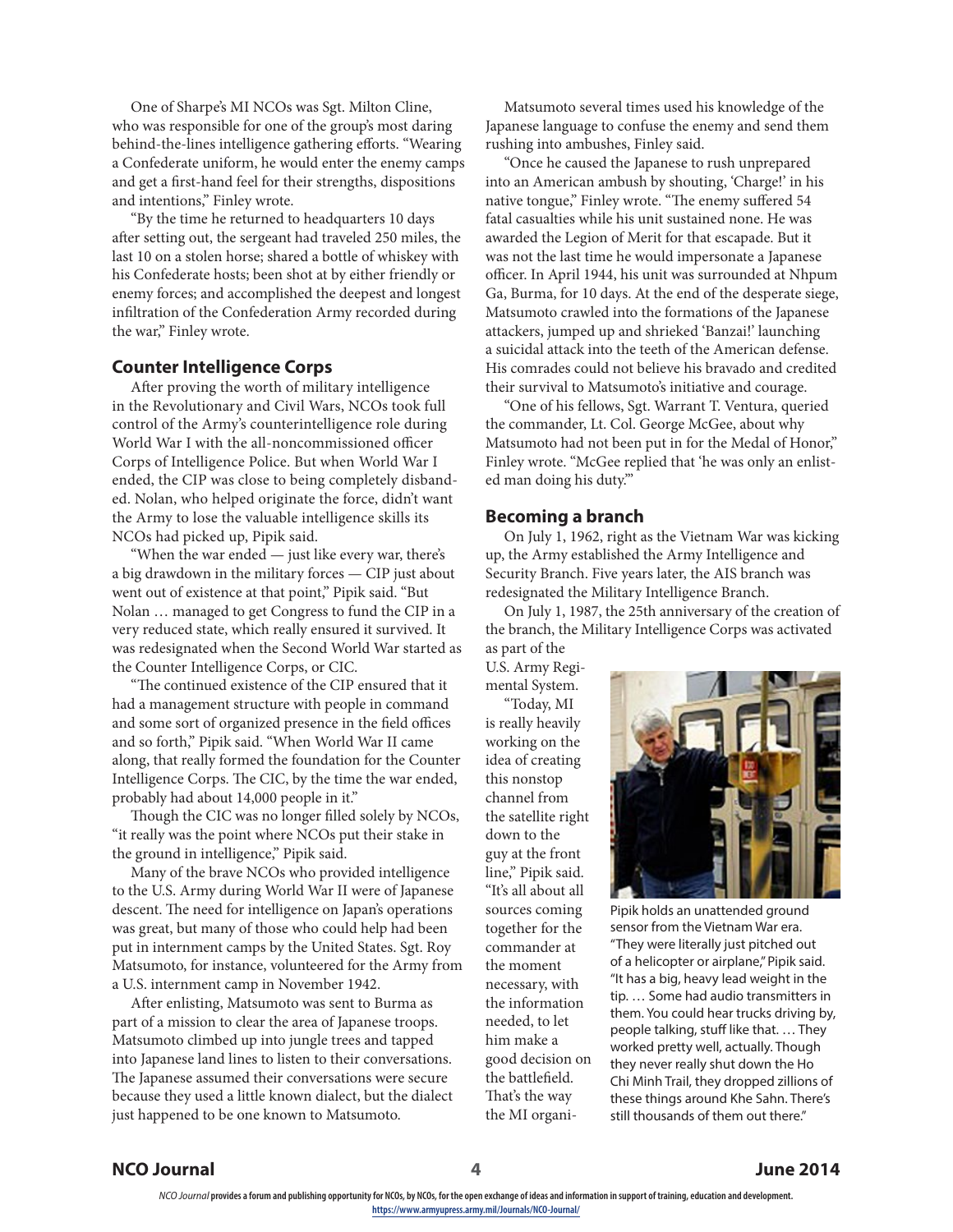

Paul Pipik, curator of the U.S. Army Military Intelligence Museum at Fort Huachuca, Ariz., holds an old license plate that was used during a military liaison mission in Europe. (Photos by Jonathan (Jay) Koester)

zation works today. MI is not fielding spies or running satellites. The intel organization is focused on getting whatever those other guys collect to the right guy, at the right time, in the right way. And vice-versa, pushing up what they know to the other people."

# **Desert Storm to today**

The years of building up a formidable intelligence force came to an impressive head in 1991 during Operation Desert Storm in Iraq.

"The important thing about Desert Storm was this was the first time that the Army went to the field with a fully prepared intelligence organization," Pipik said. "It was structured from brigades on down to companies. They were pretty much in the same tactical configuration that you would find today. There are some differences in focus, because the Army today is very heavily focused on brigade-type structures. Desert Storm was a conventional, divisional, line-upthe-tanks-and-charge type operation. It was the last, so far, conventional war as we had prepared to fight throughout the Cold War. So intel was really ready to rock when they went to Iraq.

"They had all through the 1970s to organize," Pipik said. "They'd had several dress rehearsals in places like Grenada and Panama — contingency operations as they were called — throughout the '80s. So intelligence had not only reorganized and rethought its whole approach to battlefield intelligence, it had a chance several times to shake things down and see how they went in actual operation.

"They had a tremendous electronic warfare impact in Desert Storm," Pipik said. "They pretty much shut down, through jamming or deception operations, most of the Iraqis' tactical nets. Anyone who was talking on the Iraqi side were being allowed to talk because they wanted to hear what they had to say. If they didn't want them on the air, they weren't on the air."

After Operation Desert Storm came the Global War on Terrorism, with all new lessons to learn.

"The sad thing about it, if you will, is that as soon as [Desert Storm] ended, all those years of preparation to fight the European battle kind of went on the shelf because, just a couple of years later, we went into the war on terror, where we ended up rethinking human intelligence, rethinking surveillance, rethinking all these different areas," Pipik said. "As an example, the linguistic issues: 'OK, how many Pashtun speakers do we have?' A lot of the Vietnam experience came back into play, where they had to relearn the idea of ferreting out intelligence by building networks among people, understanding how communication takes place culturally as well as verbally."

# **NCOs learning lessons**

The history of military intelligence, beginning with the all-noncommissioned officer Corps of Intelligence Police, brings pride and offers lessons to current MI NCOs. Staff Sgt. James Corry, an instructor of the 35M human intelligence collector course at the Military Intelligence NCO Academy at Fort Huachuca, said the CIP is something to look back on with pride.

"I think it said volumes about NCOs," Corry said of the all-NCO corps. "We want professionals; we want NCOs."

NCOs in counterintelligence were important then for the same reason they are important today, said Sgt. 1st Class Adam Jones, a senior group leader for the military intelligence Senior Leadership Course at Fort Huachuca.

"The benefit of that, as it applies to counter intel, is that those common guys, they can already blend in with other commoners when they are at the end of the day, chilling at the tavern, complaining about having to lug 30 cannonballs or something," Jones said. "They come from that environment. That allows for more effective collection of counterintelligence."

MI NCOs attempt to learn lessons from their history, including the failures and difficulties, Jones said.

"A lot of the failures come from intelligence Soldiers not being able to effectively sell their assessments to a commander," Jones said. "So as a 35F intelligence analyst, if you have this great piece of intelligence that you can't get the company commander on board with, believing you, then you are essentially useless. As an instructor, a lot of our students complain, 'Why are we always briefing?' It boils down to, if you can't communicate your thoughts and assessments, then you're not going to do well, especially when it comes down to just

## **NCO Journal 5 June 2014**